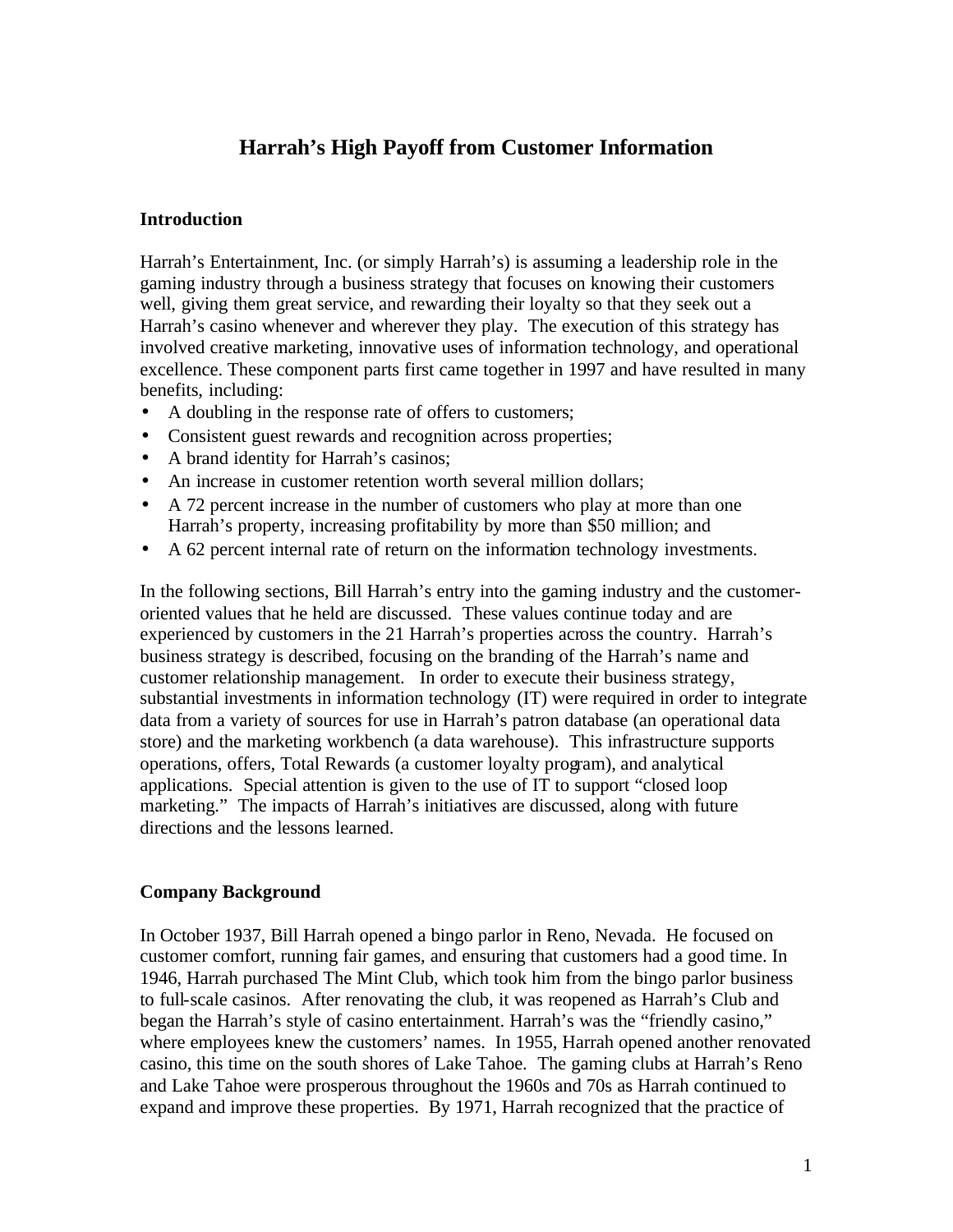going to local bankers or competing gamblers to borrow money for supporting growth was limiting. He took his company public and became the first purely gaming company to be listed on the New York Stock Exchange.

Bill Harrah's vision for growth was continued by Philip Satre who led Harrah's entry into the Atlantic City market and was named president in 1984. In 1993, legislation was passed that allowed gambling on Indian reservations and riverboats. Seizing the opportunity, Harrah's quickly expanded into these new markets, through the building of new properties and the acquisition of Showboat casinos, the Rio All-Suite Casino, and Players International. Entering the new millennium, Harrah's had 21 casinos, making it one of the world's largest gaming companies. Harrah's has sites in every major U.S. market where gambling is allowed. Figure 1 shows the various casino locations. These casinos and supporting hotels employ over 40,000 people, serve over 19 million customers, have 11,521 hotel rooms, 92 restaurants, 36,635 slot machines, 1,075 table games, and over 1 million square feet of gaming space.

Figure 1: Locations of Harrah's 21 Casinos

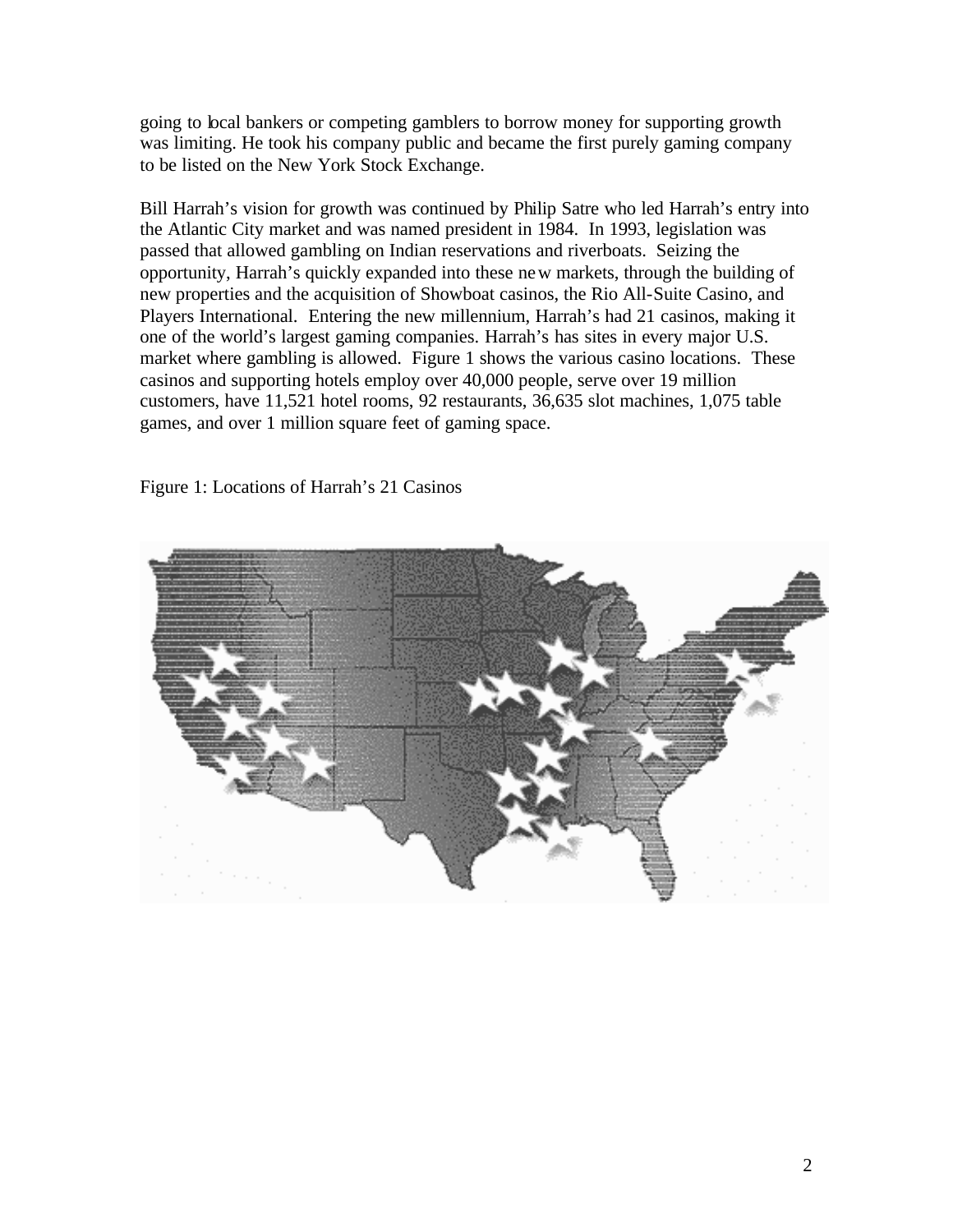#### **Harrah's Business Strategy**

The decision to expand into additional gaming markets was a critical part of Harrah's business strategy. The growth of these markets was considered to be inevitable and helpful to Harrah's and the industry. As management thought about how it could create the greatest value for its shareholders, it was decided that a brand approach should be taken. With this approach, the various casinos would operate in an integrated manner rather than as separate properties. This was a radical paradigm shift in the gaming industry where casino managers historically ran their properties as independent fiefdoms and marketing was done on a property by property basis. With the new approach, there would be commonalties in the gambling experience for customers across the various casinos. Advertising and offers would promote the Harrah's brand. There would be recognition and reward programs for customers who cross-played at more than one of Harrah's properties. Harrah's mission was to build lasting relationships with its customers.

Also motivating the strategy were the experiences of some of the new Las Vegas hotels and casinos (e.g., the Bellagio and Paris) that had invested vast sums of money in lavish hotels, shopping malls, and attractions such as massive dancing water shows and a replica of the Eiffel Tower. While these malls and attractions have been highly popular, their great costs have cut investment returns in half. Harrah's wanted to take a different, more cost-effective route that not only attracted customers, but also maintained and enhanced customer relationships.

Critical to their strategy was the need to understand and manage relationships with their customers. They believed that strong customer service relationships build on a foundation of customer knowledge. To build this foundation, Harrah's had to learn about their customers' behaviors and preferences. They had to understand where their customers gambled, how often they gambled, what games they played, how much they gambled, and what offers would entice them to visit a Harrah's casino. Armed with this information, Harrah's could better identify specific target customer segments, respond to customers' preferences, and maximize profitability across the various casinos.

A key addition to the Harrah's management team was Gary Loveman who was named Chief Operations Officer (COO). This former Harvard professor had the understanding and skills needed to analyze customer behavior and preference data and to put programs in place to capitalize on this knowledge. He helped make Harrah's customer relationship management (CRM) strategy a reality.

To generate the necessary data, Harrah's had to make a substantial investment in information technology. It had to capture data from customer touch points, integrate it around the customer, and store it for later analysis. In order to understand customers' preferences, Harrah's had to mine the data, run experiments using different marketing interventions (i.e., special offerings), and learn what best met customers' needs at the various casinos. From these requirements, Harrah's Winners Information Network (WINet) emerged.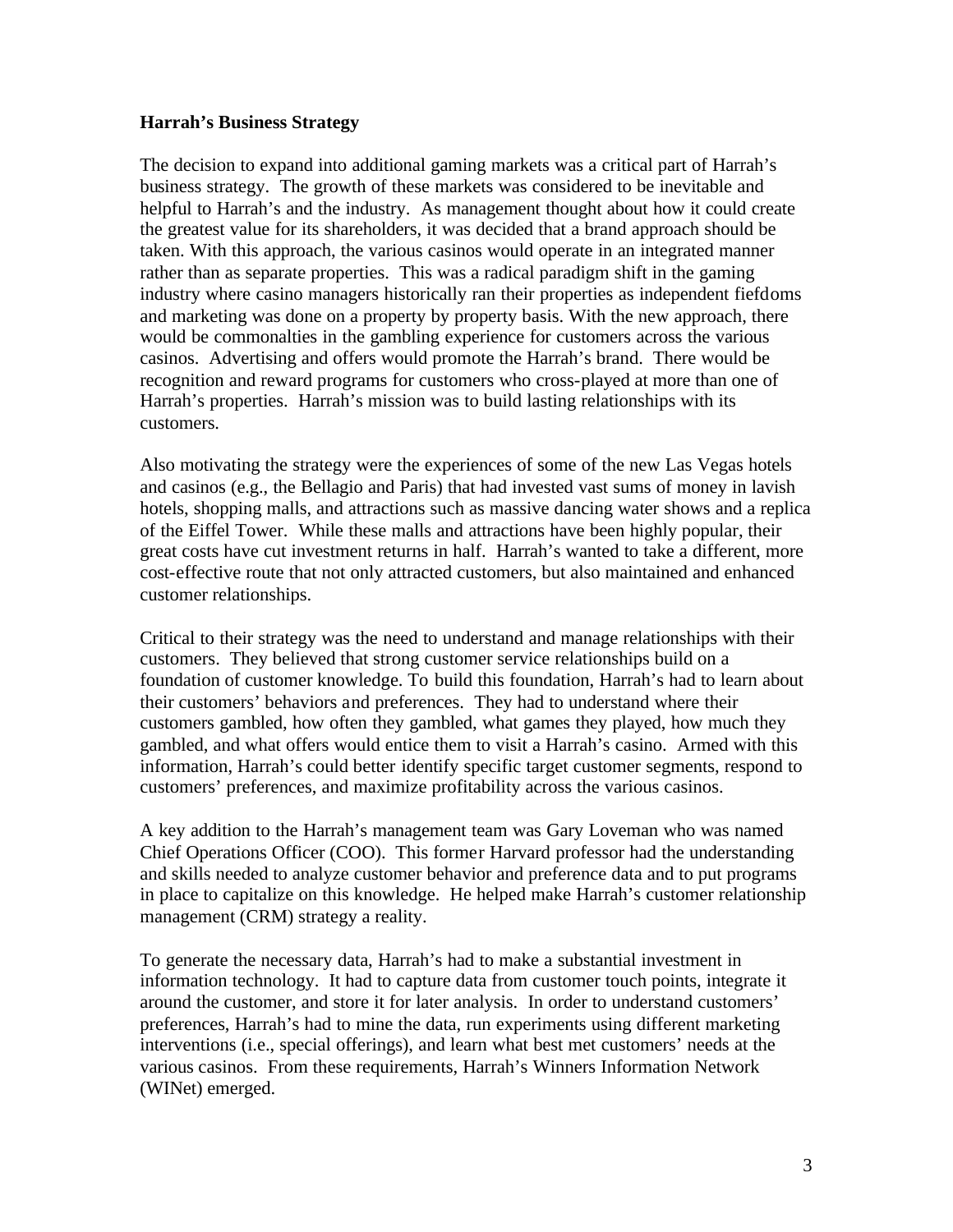#### **WINet: Creating a Single Customer View**

In 1994, Harrah's began work on WINet under the leadership of John Boushy who at the time served as Harrah's CIO and Director of Strategic Marketing. The purpose of WINet was to collect customer data from various source systems, integrate the data around the customer, identify market segments and customer profiles, create appealing offers for customers to visit Harrah's casinos, and make the data available for operational and other analytical purposes. The repository for this data uses a patron database (PDB) that served as an operational data store. It provided a cross property view of Harrah's customers. In 1997, Total Gold, a patented customer loyalty program was put in place, through which customers could earn points for their gambling activities (e.g., playing slot machines) and redeem their points for free retail products, rooms, food, and cash. The marketing workbench (MWB) was also implemented to serve as a data warehouse for analytical applications.

The development of WINet was not without problems. For example, some complicated queries on MWB, originally an Informix database, took so long to run that they never finished within the computing window that was available. NCR, which had been providing bench marking services for Harrah's, offered to run the queries on their Teradata database software and hardware. The performance improvement was so dramatic that NCR was brought in to redesign the system on NCR Teradata and NCR WorldMark 4700 UNIX System**.** 

By 1999, PDB had increased in size to 195 GB and stored data on over 15 million customers, while MWB stored 110 GB of data. The MWB was smaller than PDB because performance problems on the data warehouse limited the amount of historical data that could be stored. At the same time that Harrah's was considering moving to NCR, a decision was made to review the data access tools that marketing used. The outcome was a switch to Cognos Impromtu and SAS. Marketing analysts at the corporate and individual property levels use Impromtu to run predefined reports and queries and to execute ad hoc queries. Analysts use SAS for market segmentation analysis and customer profiling.

Figure 2 shows the timeline for the development of WINet and Figure 3 presents its architecture. The component parts of WINet are described in the following sections.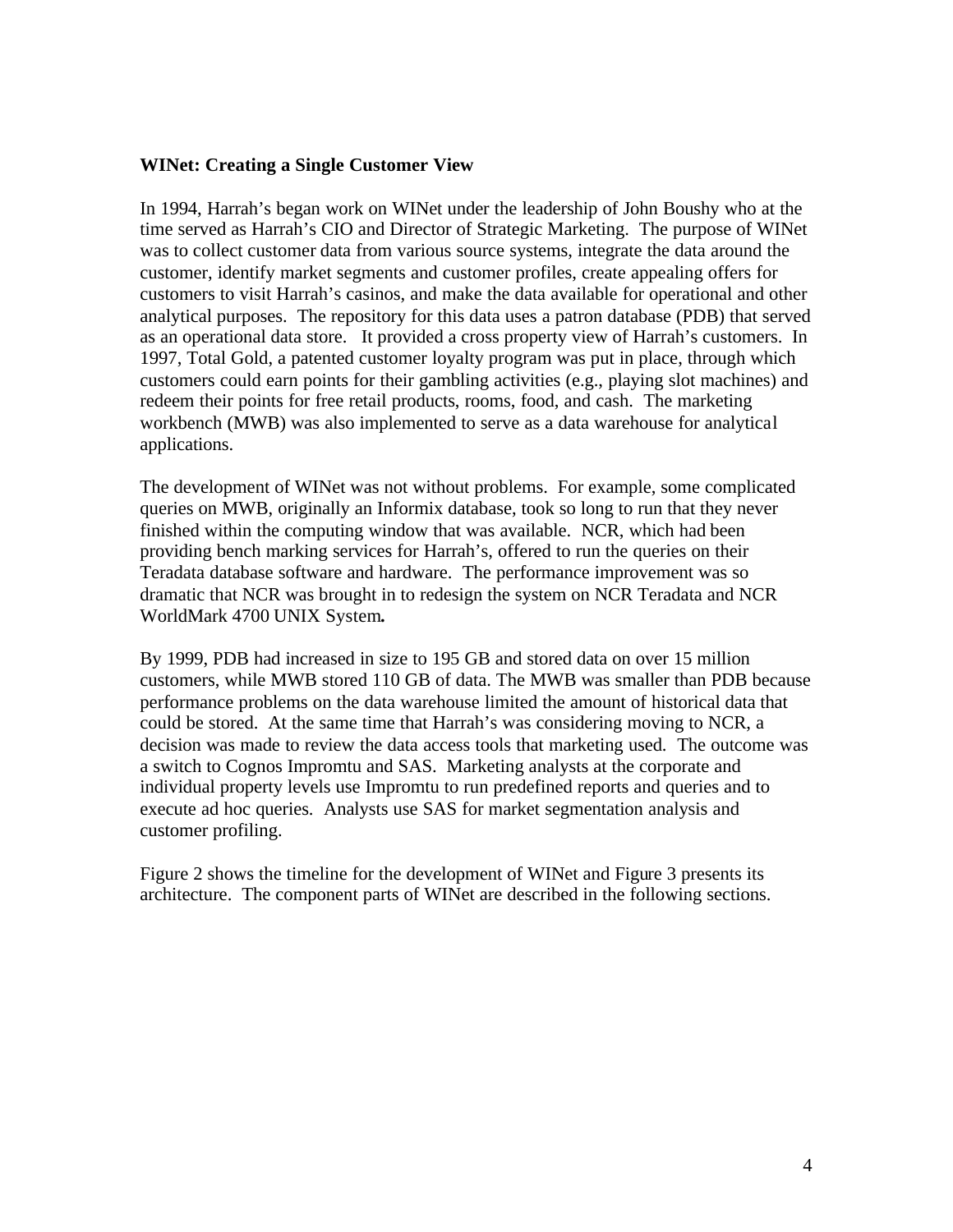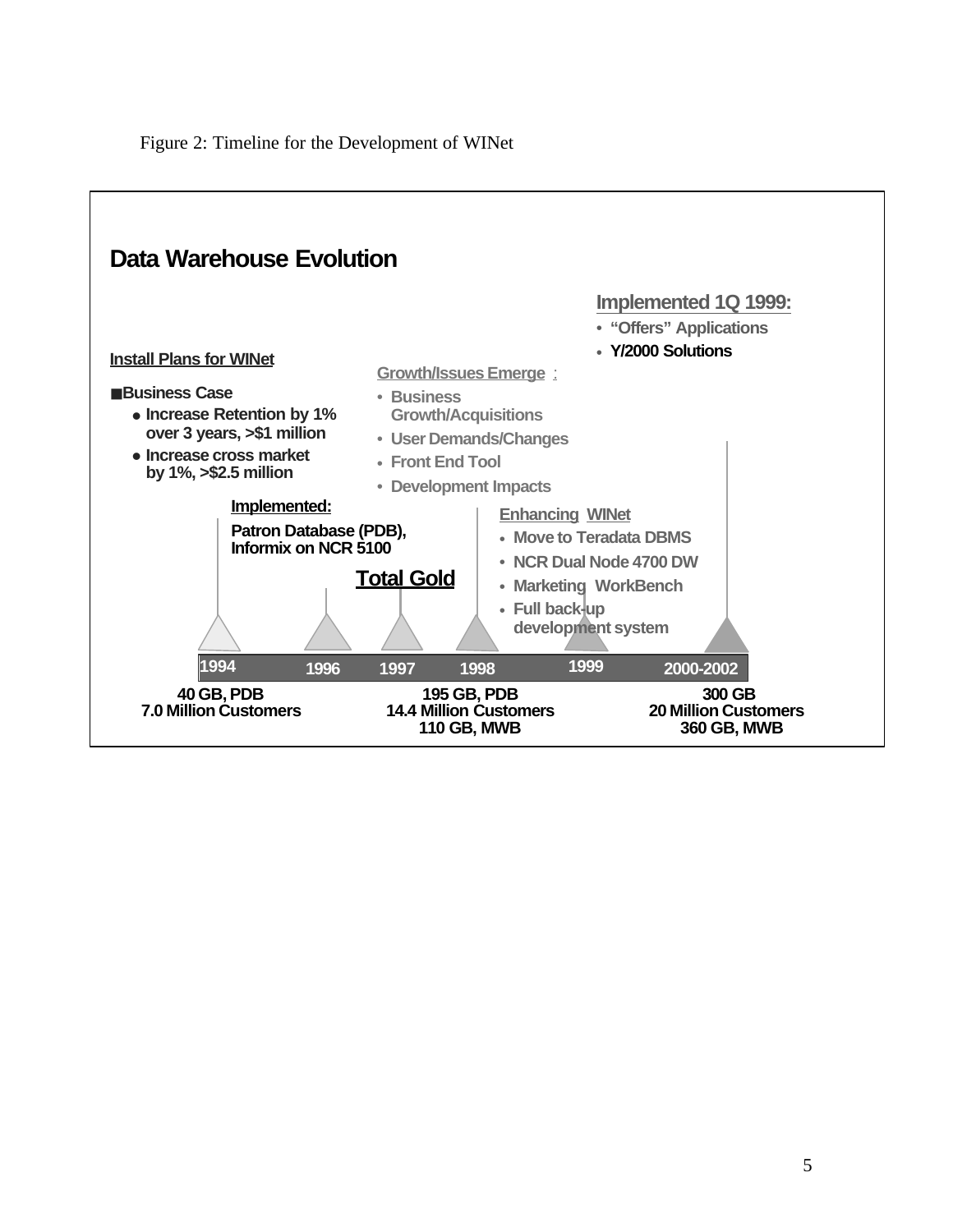Figure 3: WINet Architecture



# *Data and Source Systems*

Data is captured and collected from a variety of source systems. The hotel system records the details of a customer's stay, demographic data (e.g., home address), and preference data (e.g., smoking or non-smoking room). Data recorded from tournaments and special events (e.g., wine tasting weekend, slot machine tournaments) are included. Most players obtain a loyalty card (e.g., Total Gold) which they use to obtain points that can be redeemed for rewards (e.g., free meals, tickets to shows). In the case of slot machine play, the customer inserts the loyalty card into the machine and every play is recorded. With table games (e.g., blackjack), the player gives the card to the dealer and the pit boss enters into a PC networked to PDB the game played and the minimum, average, and maximum amount bet over a period of time (e.g., typically every two hours). After a customer visits a casino and is in Harrah's system, he or she is a candidate for special offers (e.g., \$50 in free chips if the customer returns within the next two weeks and plays for at least three hours). Data on the offers made and redeemed are recorded for each customer.

A variety of source systems are involved. Some of them are very specific to the gaming industry, such as the slot data system, which captures data automatically from slot machine play. Others such as the hotel reservation system are more generic and involve human data entry. The systems that require human input use IBM 5250s or Rumba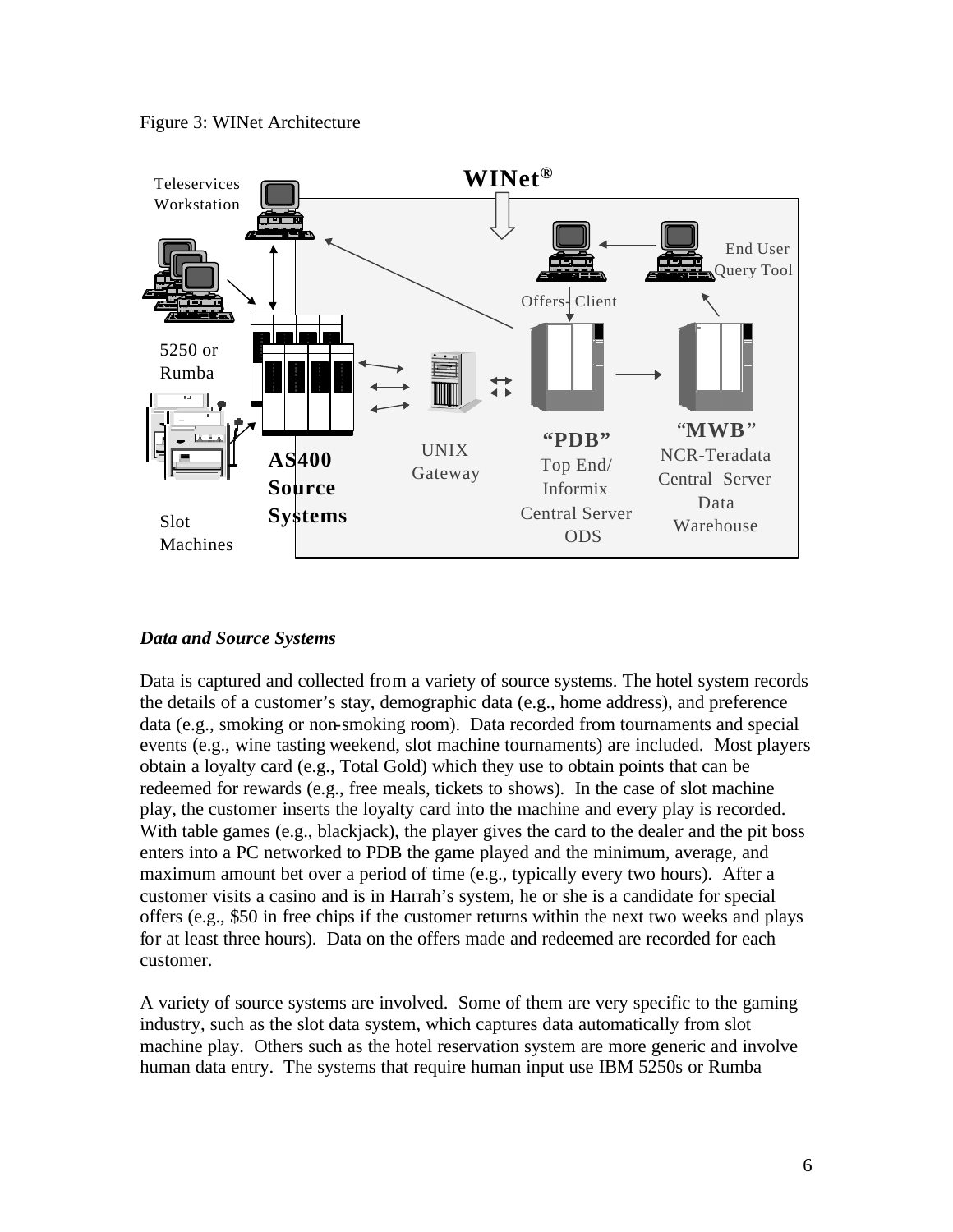terminal emulation for data access or entry. All of the transactional systems run on IBM AS400s. Harrah's has no mainframe.

### *Patron Database*

At the end of the day for each source system (the definition of "end of day" varies with the system), relevant data is extracted for loading into the PDB. First, however, validity and "saneness" checks are performed. Checking for a valid address is an example of a validity check. A saneness test checks whether the data is reasonable, such as the "drop" from a 25 cent slot machine (e.g., a \$1000 drop in a hour is not reasonable). Data that fail a test are placed in a suspended file and manually reviewed. At 7:00 a.m., the data is loaded into PDB from the casino, hotel, and event management systems. The load is completed and available for use by noon. In terms of source systems, no matter which casino a customer goes to, the details of every visit are captured and ultimately find their way into PDB. The data is available by customer, casino, hotel, event, gaming product, and tracked play. Every customer is assigned an identification number, and the data about the customer are joined using the ID as the primary key. Unless needed (e.g., such as with a promotional offer), customer names and address are not used with Harrah's applications.

# *Marketing Workbench*

Marketing Workbench (MWB) was created to serve as Harrah's data warehouse. It is sourced from the patron database. MWB stores daily detail data for 90 days, monthly information for 24 months, and yearly information back to 1994. Whereas PDB supports on-line lookup of custome rs, MWB is where analytics are performed. Marketing analysts can analyze hundreds of customer attributes to determine each customer's preferences and predict what future services and rewards they will want. For example, Harrah's might award hotel vouchers to out-of-state guests, while free show tickets would be more appropriate for customers who make day trips to the casino. A major use of MWB is to generate the lists (i.e., "list pulls" in Harrah's terminology) of customers to send offers to. These lists are the result of market segmentation analysis and customer scoring using MWB.

# *Operational Applications*

The Patron Database supports a variety of operational applications. For example, a valued customer may be a first time visitor to a particular Harrah's property. When the customer checks in to the hotel, the service representative can look up their profile and make decisions about how to treat the customer, such as offering free event tickets or meals. Another example is a pit boss who notes that a valued customer has been gambling heavily for a long period of time relative to the customer's profile and gives the customer a coupon for a free show.

# W**INet Offers**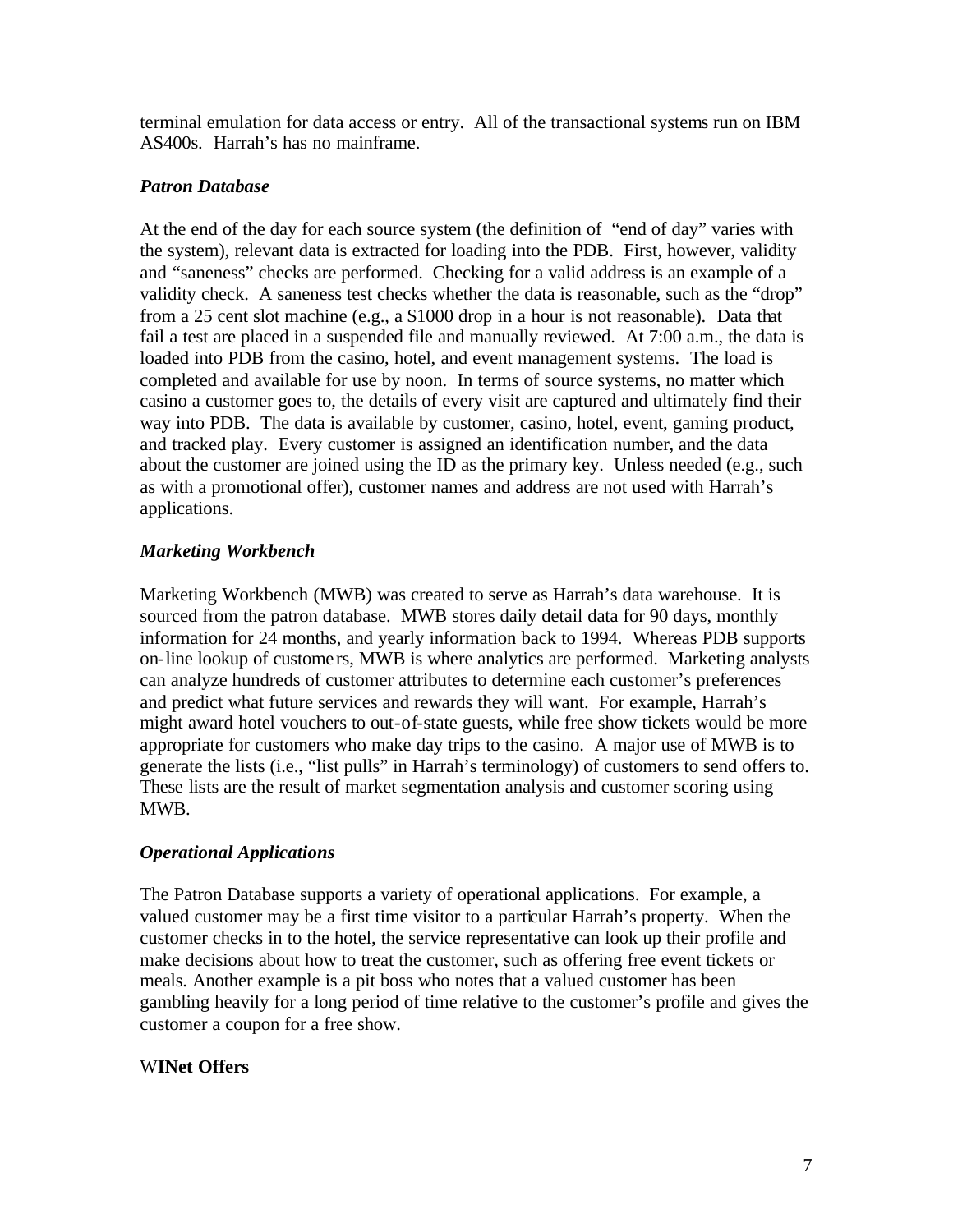WINet Offers is Harrah's in-house developed application for generating offers to Harrah's customers. To create an offer, a marketing analyst works with customer segments and profile data in MWB to create a list of IDs of customers who are in the targeted segment and fit the desired profile. These IDs are then fed into PDB, and then a program generates a customized mailing and offer for the customers. PDB also records whether the offers are accepted or not. The offers are also connected to hotel systems so that rooms can be reserved for customers who accept offers. Some campaigns are run on a scheduled basis while others are ad hoc. The offers can be generated at the corporate level to support the Harrah's brand or be created by an individual property (i.e., to support a mid week slot machine tournament). There are more than 20 million customer offers annually, and Harrah's tracks each offer to determine when and how offers are redeemed and how marketing activities influence customer behavior at a detailed segment level.

### **Total Rewards**

Total Rewards is Harrah's customer loya lty program. It tracks, retains, and rewards Harrah's 15 million customers regardless of which casinos they visit over time. Total Rewards was originally introduced as Total Gold in 1997, but it was renamed in July 1999 when a three-tiered card program– Total Gold, Total Platinum, and Total Diamond – was introduced to give more recognition to Harrah's most active and profitable customers. Customers accumulate Reward Credits (points) based on their gaming and other activities at any of Harrah's properties. These Reward Credits can be redeemed for comps on hotel accommodations, meals, and shows and cash can be redeemed at any property. At specified Reward Credit thresholds, customers move to the next card level (e.g., from Gold to Platinum) and qualify for the privileges associated with that level (e.g., preferred restaurant reservations and seating, priority check-in at hotels). Customers can check their Reward Credits at any time by entering their card into a slot machine or kiosk or by logging in to harrahs.com . Total Rewards members are also sent offers of cash and comps for use at local Harrah's casinos and destination resorts such as Las Vegas and Lake Tahoe. Figure 4 shows a customer's view of the Total Rewards program.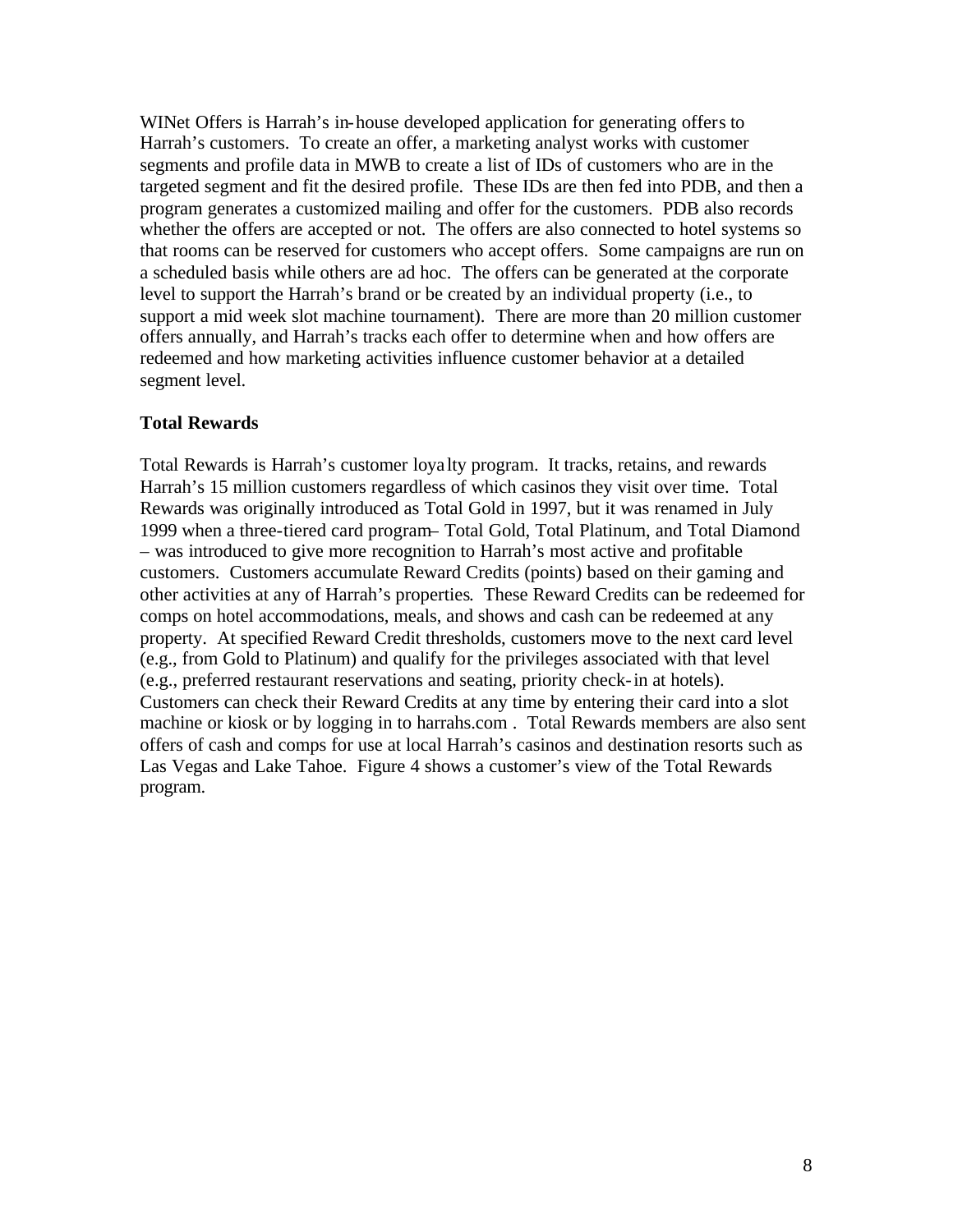

#### **Closed-Loop Marketing**

Like other casinos, Harrah's previously extended offers to customers based primarily on observed gaming worth. Over the years, intuition-based beliefs—called *Harrahisms* developed for what did and did not work with their marketing campaigns*. Harrahisms* were never tested. With WINet, the foundation was in place for a new, more scientific approach. Campaigns could be designed, tested, and the results retained for future use. This data-driven testing and learning approach is called "closed loop marketing" and is shown in Figure 5. Its goal is to learn how to influence positive changes in customer behavior. Harrah's can learn what types of campaigns or treatments provide the highest net value.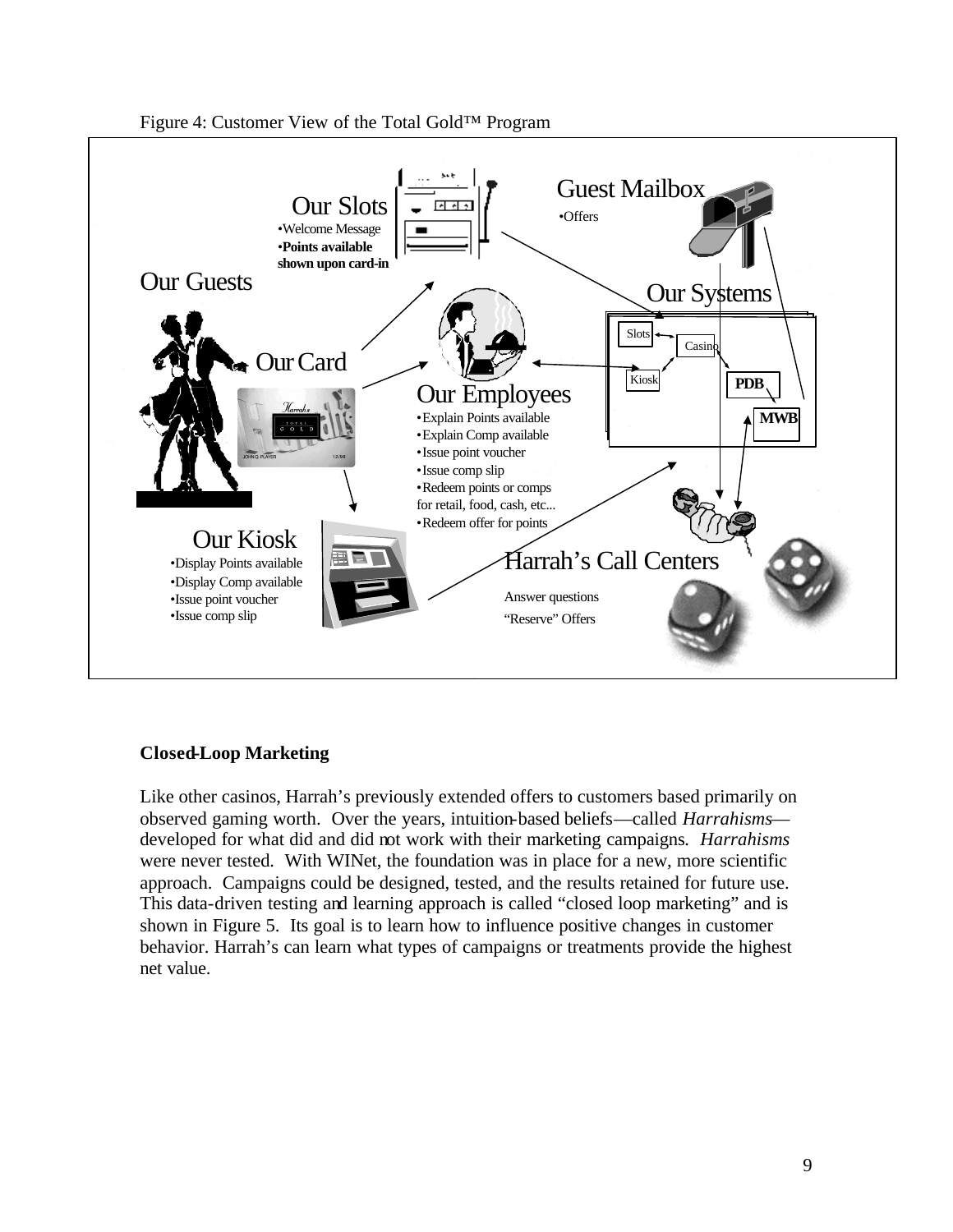Figure 5: The Closed-Loop Marketing Process



Closed-loop marketing begins with a definition of quantifiable marketing objectives, characteristics of the test procedure, and expected values of the customers selected for the test, who are divided into experimental and control groups. Based on what is already known about their gaming customers, the test campaign (customer treatment) is designed to provide the right offer and message at the right time. The selection of the customers and their treatments are based, in part, on Harrah's Customer Relationship Lifecycle Model, which is shown in Figure 6. Customers are offered customized incentives designed to establish, strengthen, or reinvigorate the relationship depending on their positions on the customer lifecycle and the time since their last visit. For example, a new customer might have characteristics that suggest that the customer has high lifetime potential value. Harrah's is likely to make an exceptionally generous offer to this customer in order to build a relationship. Or, an analysis of the customer data may reveal that a customer is "past due" to visit a Harrah's casino based on their previous gambling history. This kind of customer is also likely to receive a targeted message and offer in order to reinvigorate the relationship.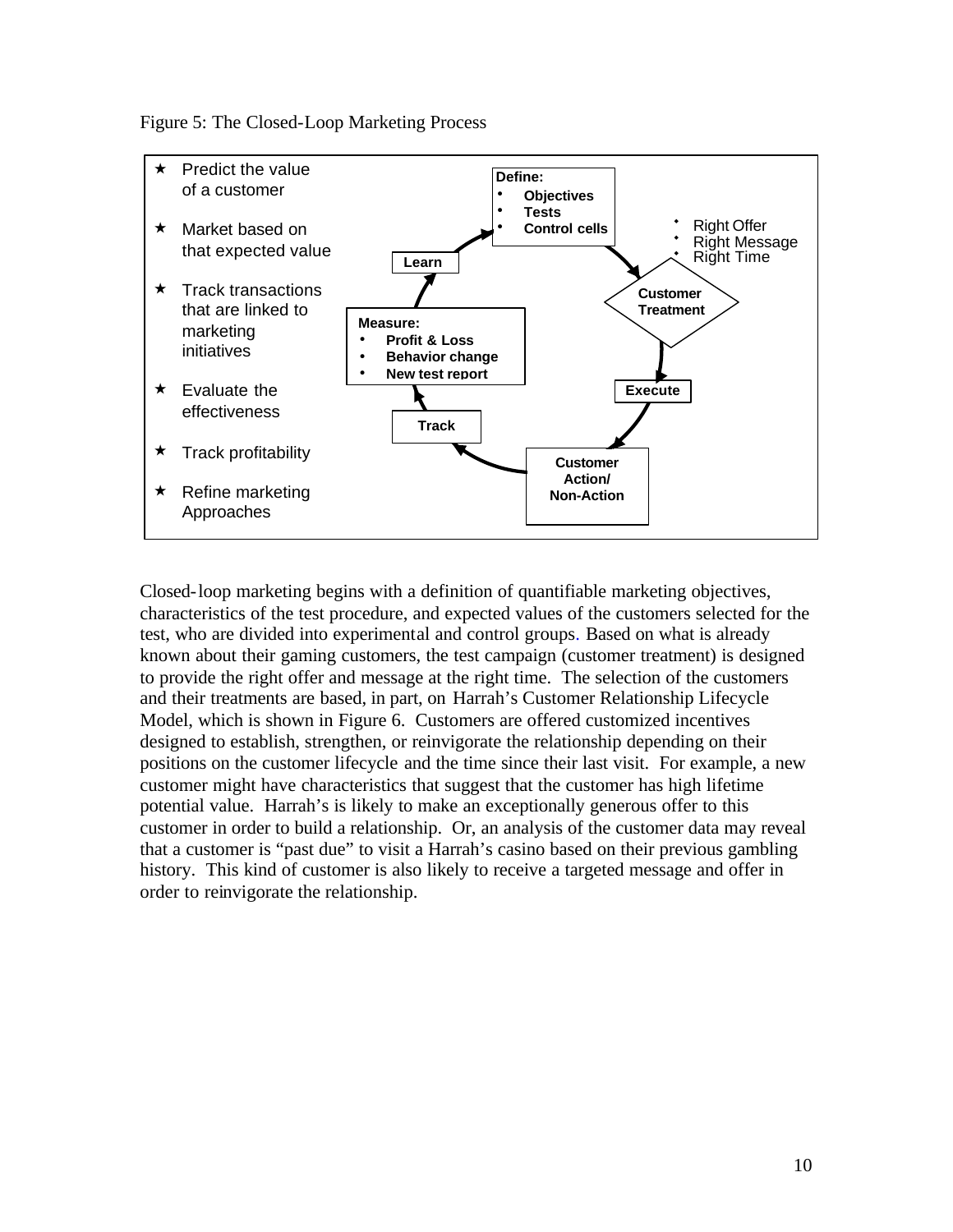

Figure 6: Harrah's Customer Relationship Lifecycle Model

Each customer's response to the campaign is tracked and analyzed in detail. Not only are response rates measured, but other metrics as well, such as revenues generated by the incentive and whether the incentive induced a positive behavior change (e.g., increased frequency of visit, profitability of the visit, or cross-play). Based on the net value of the campaign and its profitability relative to other campaigns, Harrah's learns which incentives have the most effective influence on customer behavior or provide the best profitability improvement opportunities. This knowledge is used for continuous refinement of marketing approaches. Literally thousands of experiments of this kind have been conducted.

Several examples illustrate the use and value of closed-loop marketing. Two similar groups of frequent slot machine players from Jackson, Mississippi were identified for an experiment. Members of the first group were offe red a marketing package of a free room, two steak dinners, and \$30 in free chips at the Tunica casino. Members of the second group were offered \$60 in chips. The second, more modest offer generated far more gambling, suggesting that Harrah's was wasting money offering Jackson customers free rooms and meals. Subsequent offers in this market focused on free chips, and profits nearly doubled to \$60 per person per trip.

Another test focused on a group of monthly players who Harrah's thought could be induced to play more frequently because they lived nearby and displayed traits such as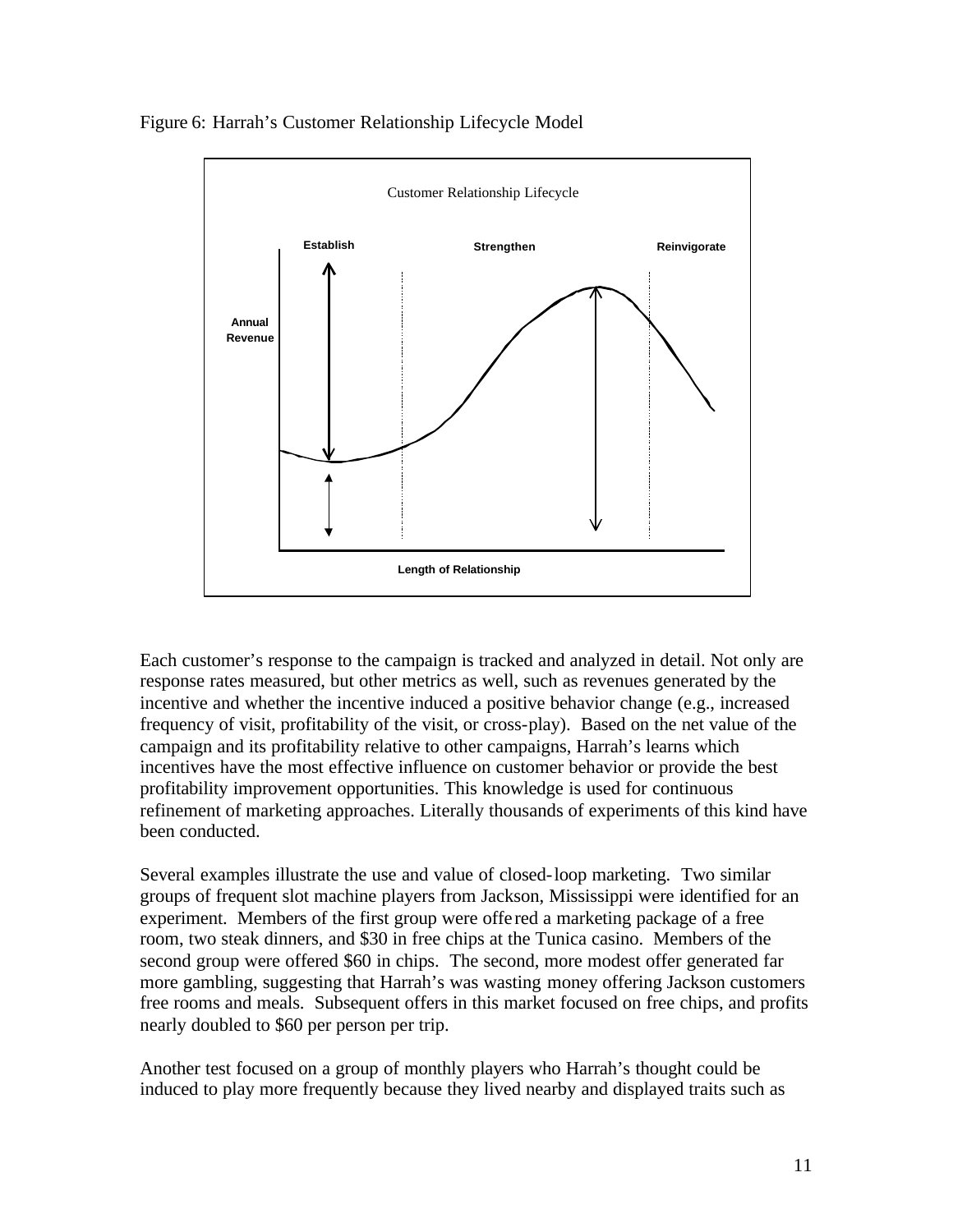hitting slot machine buttons quickly (i.e., "high velocity" players). To entice them to return, Harrah's sent them free cash and food offers that expired in two weeks. The group's number of visits per month rose from 1.1 to 1.4.

The process and technologies that enable closed-loop marketing are shown in Figure 7.



Figure 7: Technologies Enabling Closed-Loop Marketing

# **The Impact**

Harrah's business strategy and the use of information technology are unique in the gaming industry and are more like the approaches taken in retail and financial services. The results are impressive and other casinos are copying some of Harrah's more discernable methods. Harrah's stock price has risen in response to a doubling of the company's earnings over the past year. The creation of the Harrah's brand, Total Rewards, and cross marketing have resulted in a 72 percent internal rate of return on investments in information technology.

The effectiveness of Harrah's closed loop marketing approach can be seen by how it has affected "same-store sales" (i.e., gambling revenues at a single existing casino). In 1999, Harrah's experienced truly significant "same-store sales" revenue growth of 14 percent, which corresponds to an increase of \$242 million over 1998. Harrah's grew revenues faster than their competition almost everywhere they do business – in some cases doubling and even tripling the market average of "same-store" sales.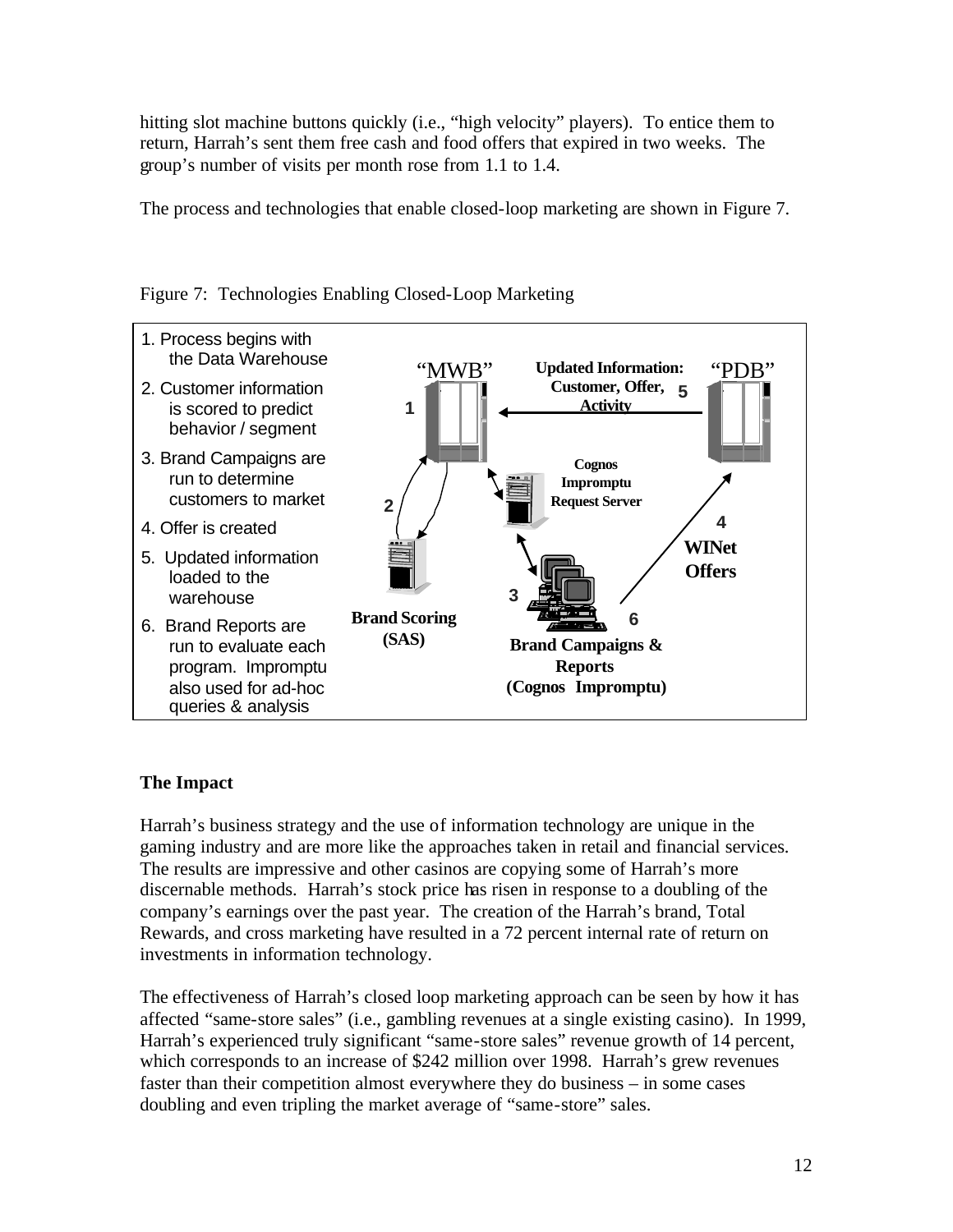Same-store sales growth is a manifestation of increased customer loyalty, which is driven by three key contributors to business value: (1) frequency of visits, (2) profitability per visit, and (3) cross-market play. Consider some specific examples of improvements in these areas.

Harrah's is successfully increasing trip frequency from a segment of customers who have historically visited its properties infrequently. Before the marketing campaign, customers visited Harrah's casinos in the central region of the country (i.e., the central division) 1.2 times per month. After customizing the offer, and tailoring the message, Harrah's is now receiving 1.9 trips per month from these same customers. And, more customers are visiting as represented by the percent of custome rs visiting; see Figure 8.



Figure 8: Increase in Frequency of Visits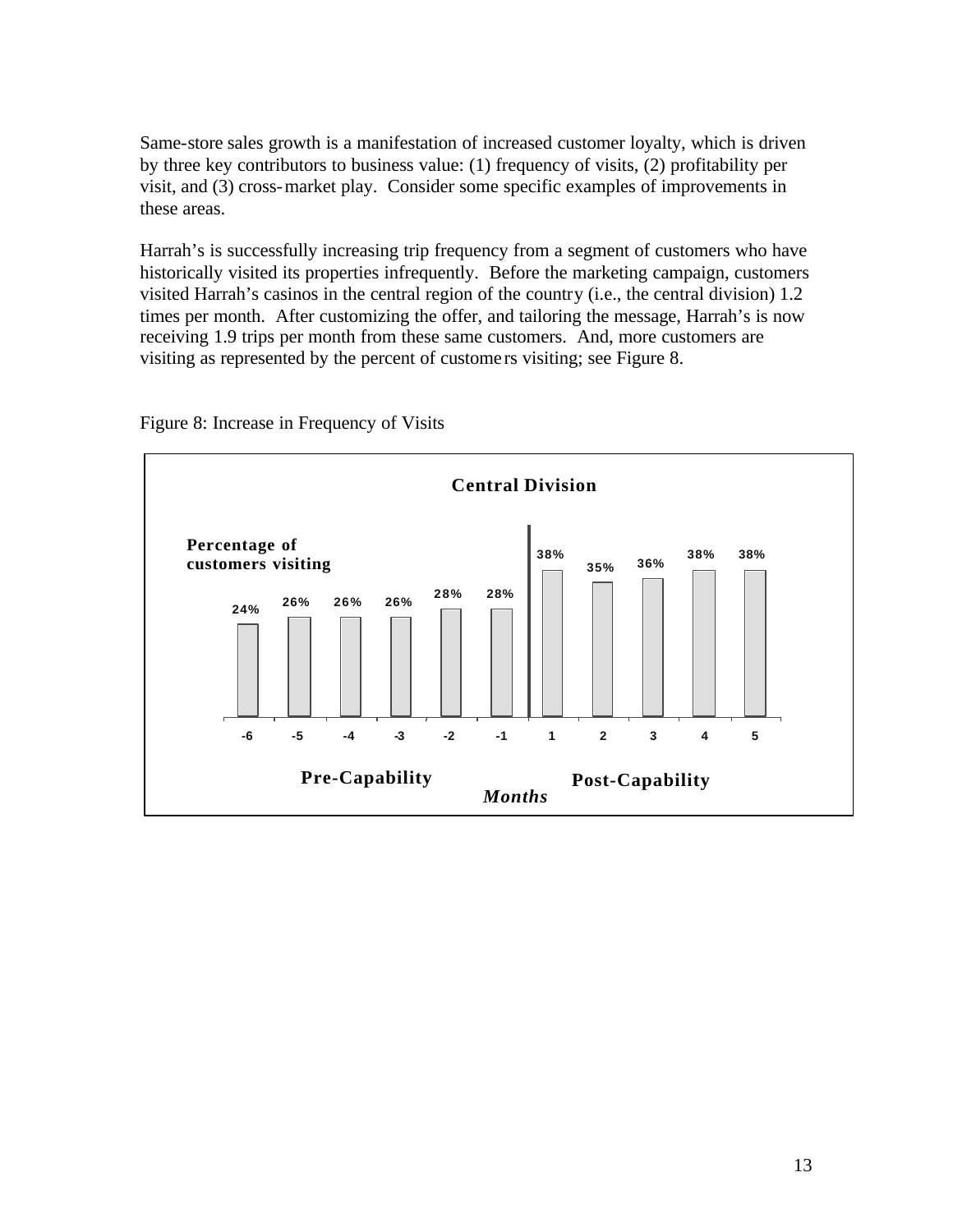The effectiveness of Harrah's direct mail program has been significantly enhanced. This is illustrated by a recent campaign for Harrah's property in Tunica, where Harrah's more than doubled the profitability per customer visit; see Figure 9.



Figure 9: Impact of Direct Mail Program on Profitability in Tunica, MS

Figure 10 demonstrates Harrah's success at getting customers to play at more than one Harrah's casino. Over the last two years, the percentage of total revenues generated from cross-market play went from 13 percent to more than 22 percent. At the Harrah's Las Vegas property, the contribution to revenues from cross-market play more than doubled, growing from \$23 million in 1997 to \$48 million in 1999. This increase came during a time when room supply nearly doubled in Las Vegas with the development of new luxury casinos (e.g., the Bellagio, Venetian, and Mandalay Bay) at a capital investment of over \$3.5 billion.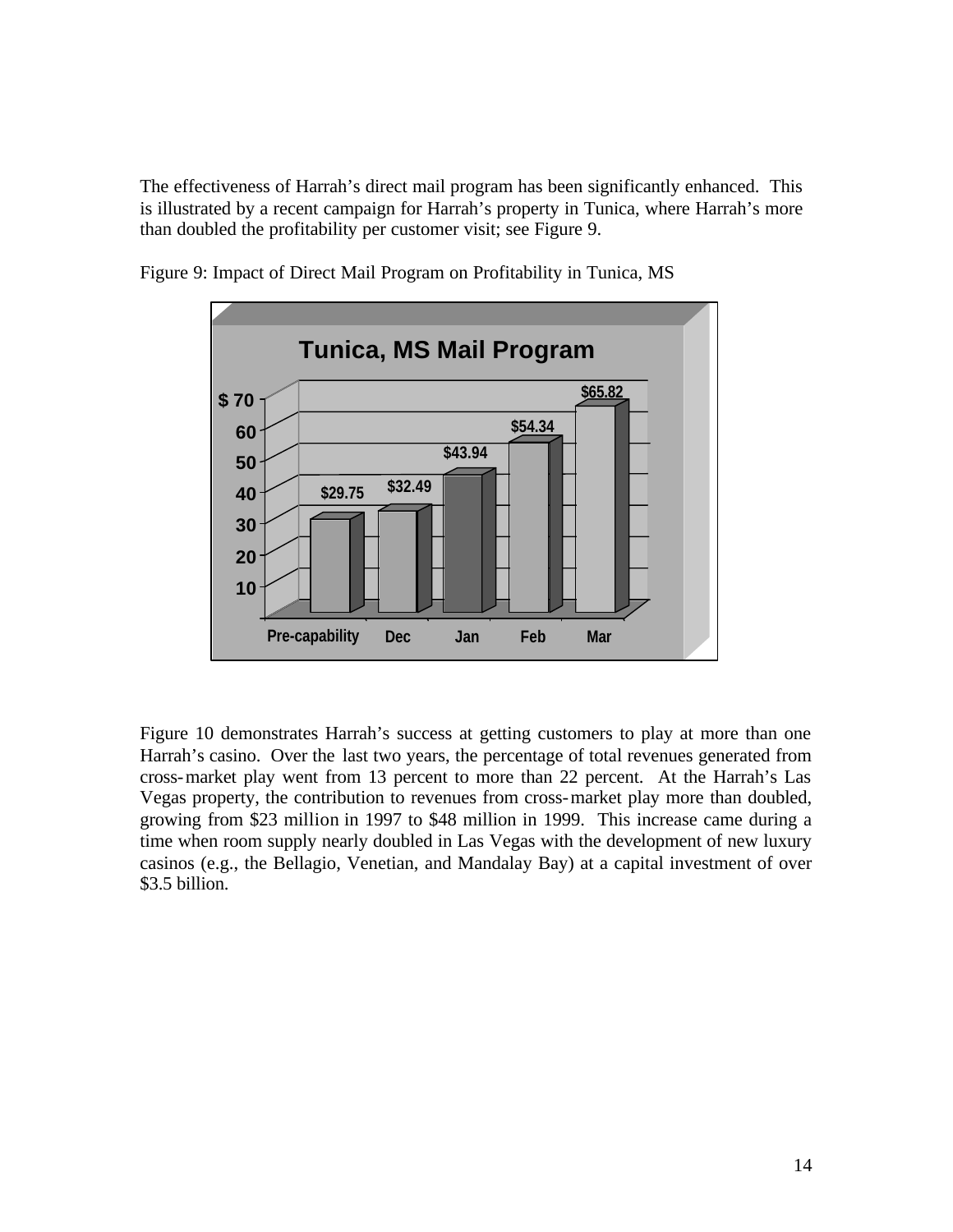Figure 10: Cross-Market Play (Aggregate)



#### **Future Directions**

The capabilities that Harrah's has developed form the basis for a sustainable competitive advantage and are the foundation for complementary segues into future growth using additional technologies and decision-making science. Future directions include:

- Harrah's will introduce a revenue management system that insures that customers are offered rooms at the right rates. This system will help Harrah's optimize the returns from its scarce room inventory. The price of the room will reflect the current and historical demand for rooms at that time of year and the customer's expected theoretical value from gambling at Harrah's casinos.
- Harrah's will extend its systems to eCRM, through advanced Internet access, networking their reach to current customers as well as acquiring new ones. All information that is currently available through non-Internet channels will be available through the Internet relationship management channel.
- Harrah's will also enhance its data warehouse to provide one source for enterprisewide information. This enhancement will involve the addition of data about customers, product sales, financial results, and labor costs/employees. This single repository of data will allow Harrah's to analyze and understand its customers, products, and customer service in new ways. For example, Harrah's will be able to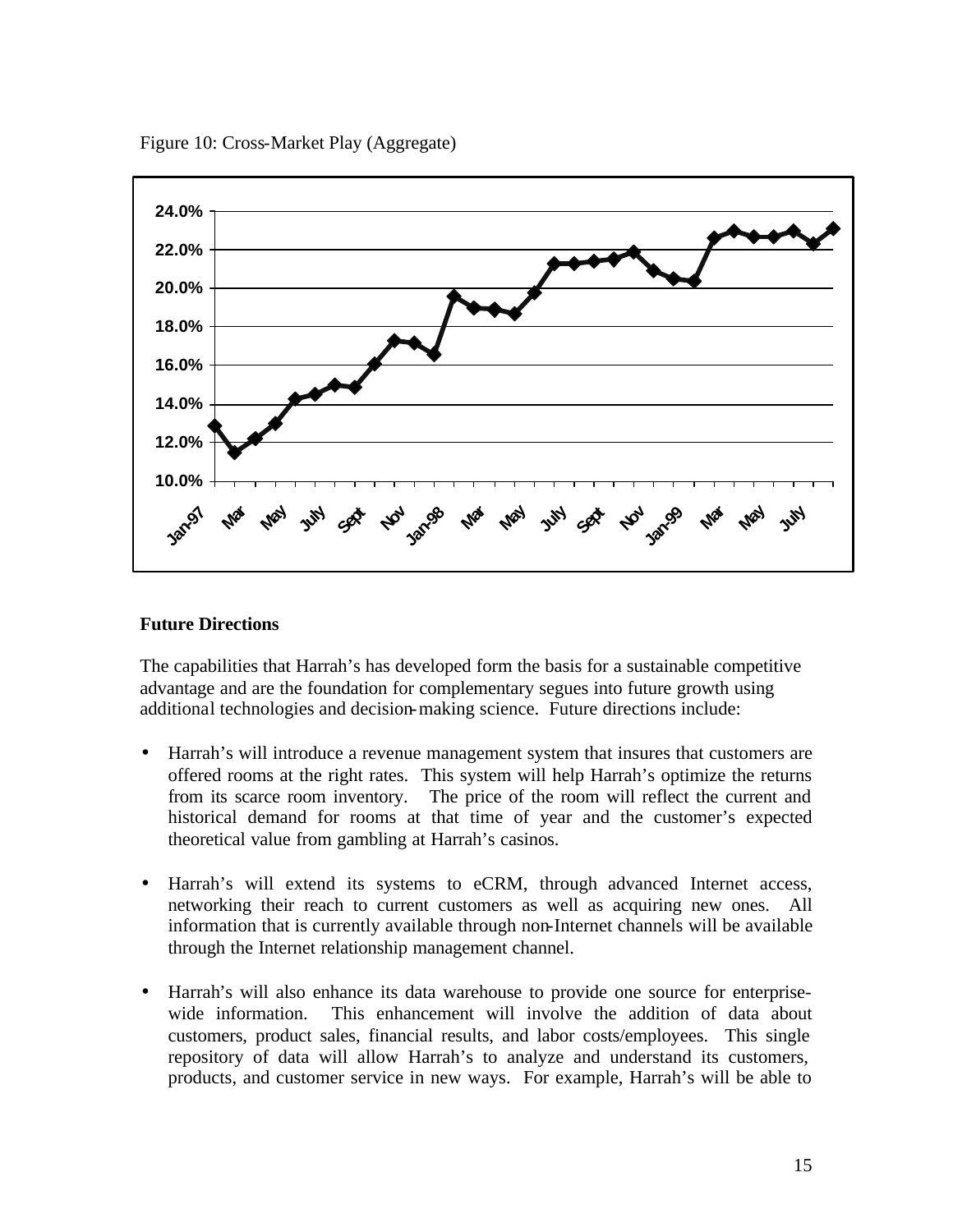analyze the slot machine play patterns of its most avid and profitable customers and to use this information in deciding where to place particular slot machines.

#### **Lessons Learned**

The experiences at Harrah's provide several lessons that can benefit other companies embarking on a customer relationship management initiative.

- **Link the business and warehouse strategies.** Throughout its history, Harrah's has focused on building relationships with customers. The coming together of advances in information technology and the expansion of gaming markets gave Harrah's the opportunity to use data warehousing to implement a brand strategy. A business strategy supported by data warehousing has led to fundamental changes in how the company is run and a leadership position in the gaming industry.
- **Focus on business change management and link that to the success of the project.** Because Harrah's was moving from a property to a brand-centric view of customers, there was a need for business change, not just technical changes. Strong senior executive support was key to the overall success. Also important were changes in incentive systems at the property level to reward cross-property play.
- **Have strong involvement from the business units.** Harrah's was fortunate that in the beginning of its data warehousing initiative that the same person was both the CIO and Director of Strategic Marketing. This heavy involvement by the business units has continued throughout the project. They have taken on tasks such as planning for warehouse usage, helping develop training and certification programs for new users, and developing reports for the properties to use.
- **Have a scalable architecture.** While Harrah's initial architecture was satisfactory for the patron database, it proved to be inadequate for the marketing workbench. After considerable effort to work with what was already in place, Harrah's ultimately turned to NCR to provide an architecture that would provide satisfactory response times to users' queries. Companies often fail to create a data warehousing architecture that scales to meet future needs.
- **Include short-term milestones and prototyping.** Initially, Harrah's did not use short-term milestones and prototypes. This was a mistake and contributed to problems, such as with performance on users' queries. After this experience, future phases of the project included proofs of concepts, prototypes, and quicker deliverables.
- **Manage the consulting relationship.** Since Harrah's did not have data warehousing experience, it sought external assistance. Harrah's used NCR's Professional Services group to augment internal staff. Harrah's did not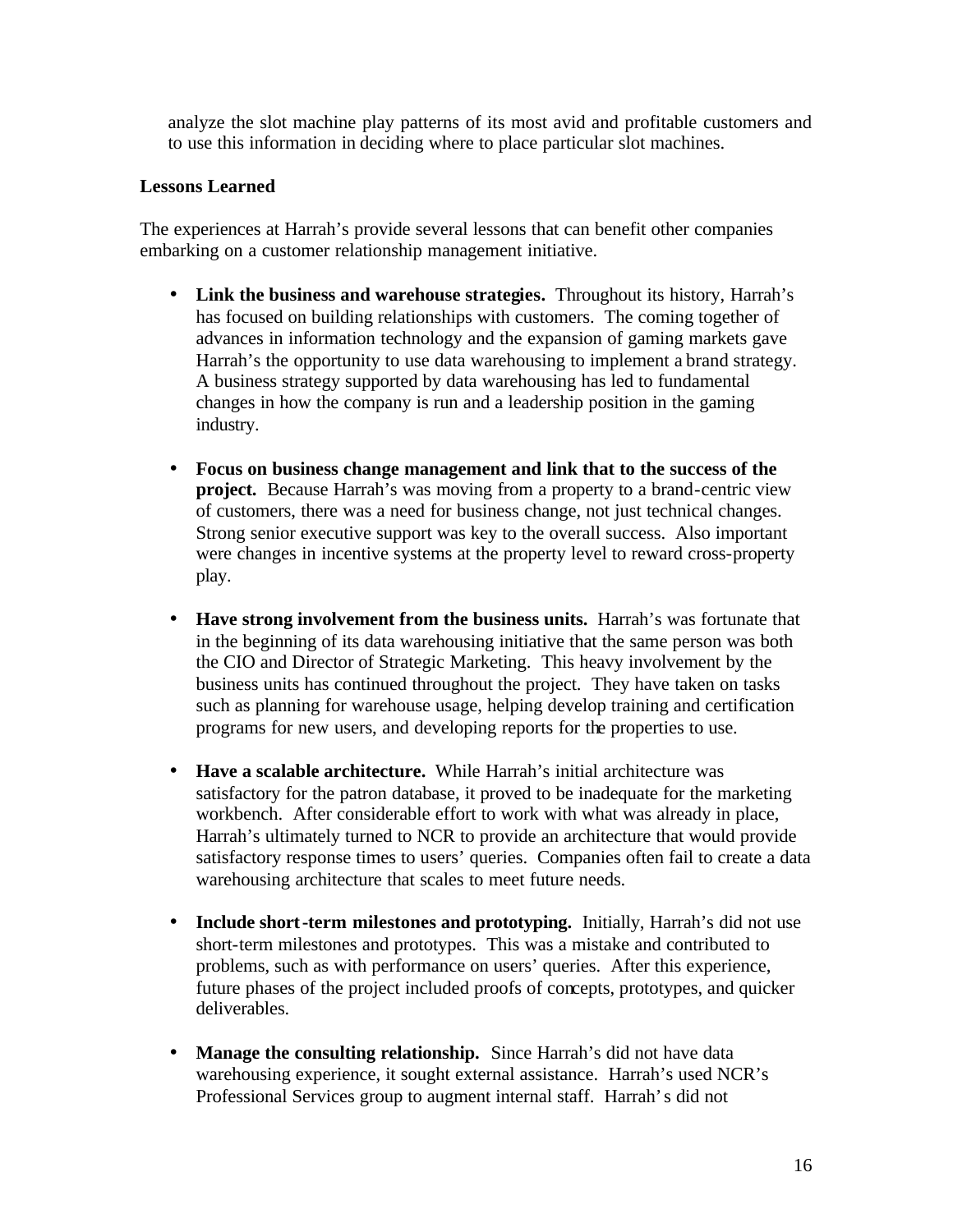"outsource" the project, but rather, "co-sourced" it by identifying internal IT management responsible for the project and the relationship with NCR.

• **Plan for knowledge transfer and in-house expertise.** It is common for companies to hire consultants to help with their data warehousing projects. Most companies initially have little in-house data warehousing experience and consultants can move the organization more quickly up the learning curve. However, it is important to ultimately have internal data warehousing expertise. This can be achieved by hiring experienced data warehousing professionals and having a formal plan for knowledge transfer from the consultants to internal personnel. Harrah's used both of these approaches successfully. They also utilized considerable in-house training on data warehousing.

### **Conclusion**

Harrah's has left little to chance. It has invested more than \$100 million in computers and software to develop what is widely regarded as the industry's most sophisticated "frequent bettor" program. With the Total Rewards program, which contains the world's largest database of casino customers, they have been able to create sustainable loyalty, a dominant competitive advantage, and insulate the business from local market volatility.

Their innovative idea was to grow by getting more business from Harrah's existing customer base. This approach was in contrast to the prevalent strategy of building ever more elaborate and splashy new casinos. Gary W. Loveman refers to their success as "the triumph of software over hardware in gaming."

The Total Rewards program has increased traffic in Harrah's casinos, and marketing programs driven by data from the warehouse are increasing retention. Keeping customers goes right to the bottom line. An increase in retention of just 1 percent is worth \$ 2 million in net profit annually. So far, Harrah's is enjoying an increase in retention of a couple of percentage points, thanks in large part to its data warehouse.

Closed-loop marketing is contributing to Harrah's competitive advantage. According to Tracy Austin, vice president of Information Technology Development, by combining product information with customer behavior, "no one can touch us." Overall, the data warehouse is turning up nothing but aces for Harrah's. Harrah's "gamble" on technology is paying off.

#### **Questions for Discussion**

- 1. Discuss the factors that drove Harrah's customer relationship strategy.
- 2. Discuss whether Harrah's business and IT strategies were aligned, and what factors contributed to or detracted from achieving alignment.